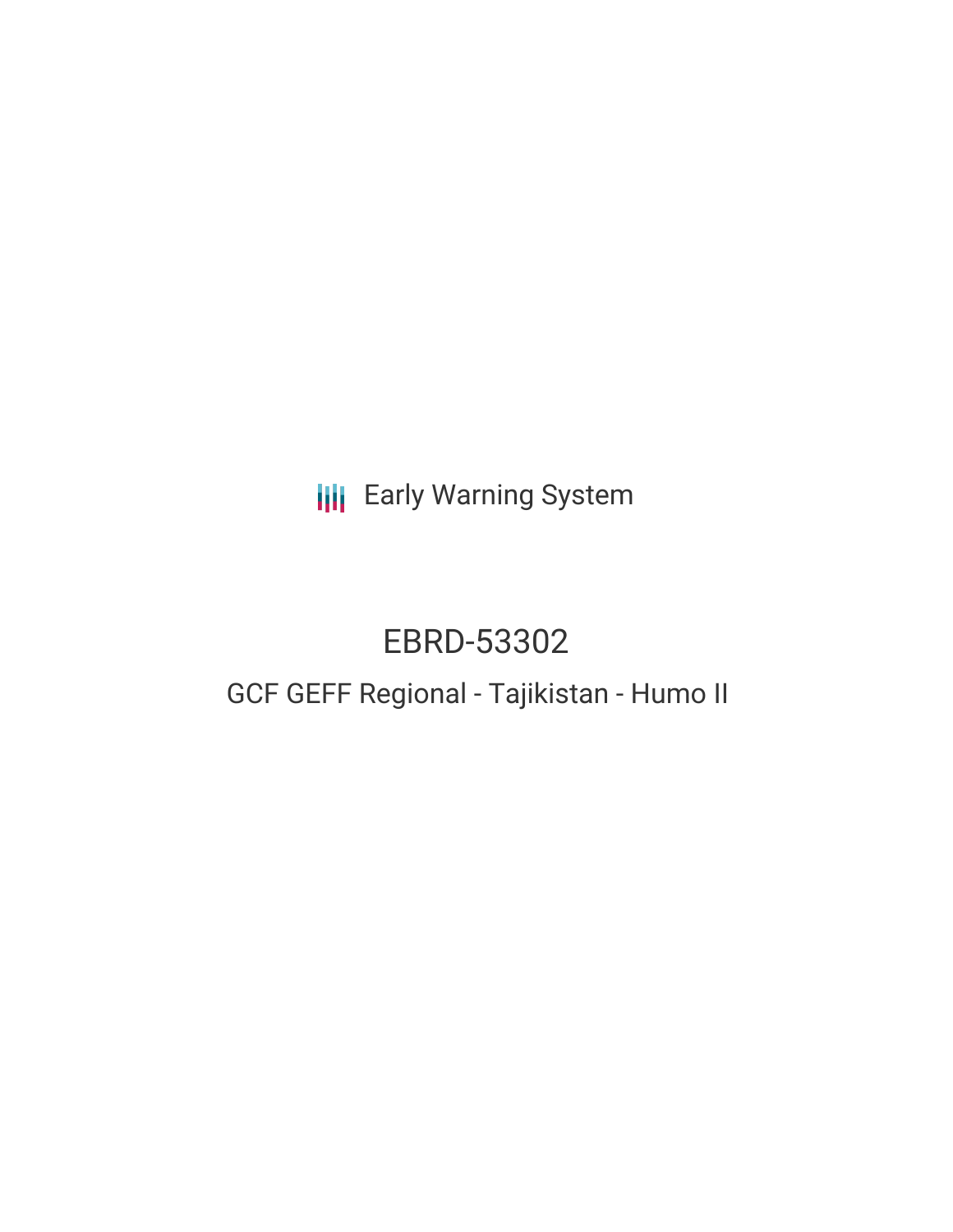

### **Quick Facts**

| <b>Countries</b>               | Tajikistan                                              |
|--------------------------------|---------------------------------------------------------|
| <b>Financial Institutions</b>  | European Bank for Reconstruction and Development (EBRD) |
| <b>Status</b>                  | Approved                                                |
| <b>Bank Risk Rating</b>        | FI                                                      |
| <b>Voting Date</b>             | 2022-02-15                                              |
| <b>Borrower</b>                | MDO HUMO                                                |
| <b>Sectors</b>                 | Finance                                                 |
| <b>Investment Type(s)</b>      | Loan                                                    |
| <b>Investment Amount (USD)</b> | $$3.00$ million                                         |
| <b>Project Cost (USD)</b>      | \$4.00 million                                          |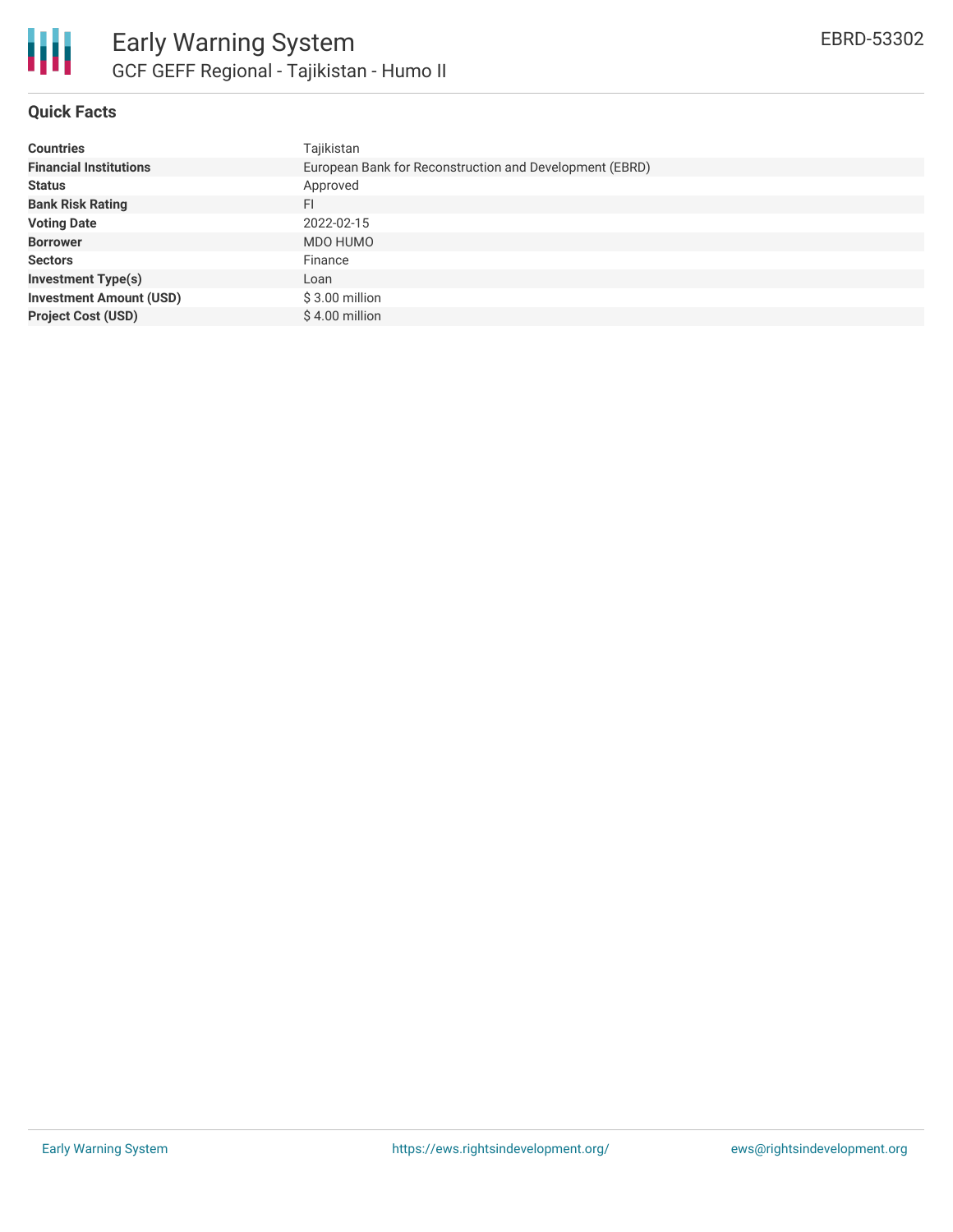

## **Project Description**

Under this project, EBRD provides a senior loan- US\$ 3.0 million to MDO HUMO and US\$ 1 million would be given by the Green Climate Fund (GCF) to this company.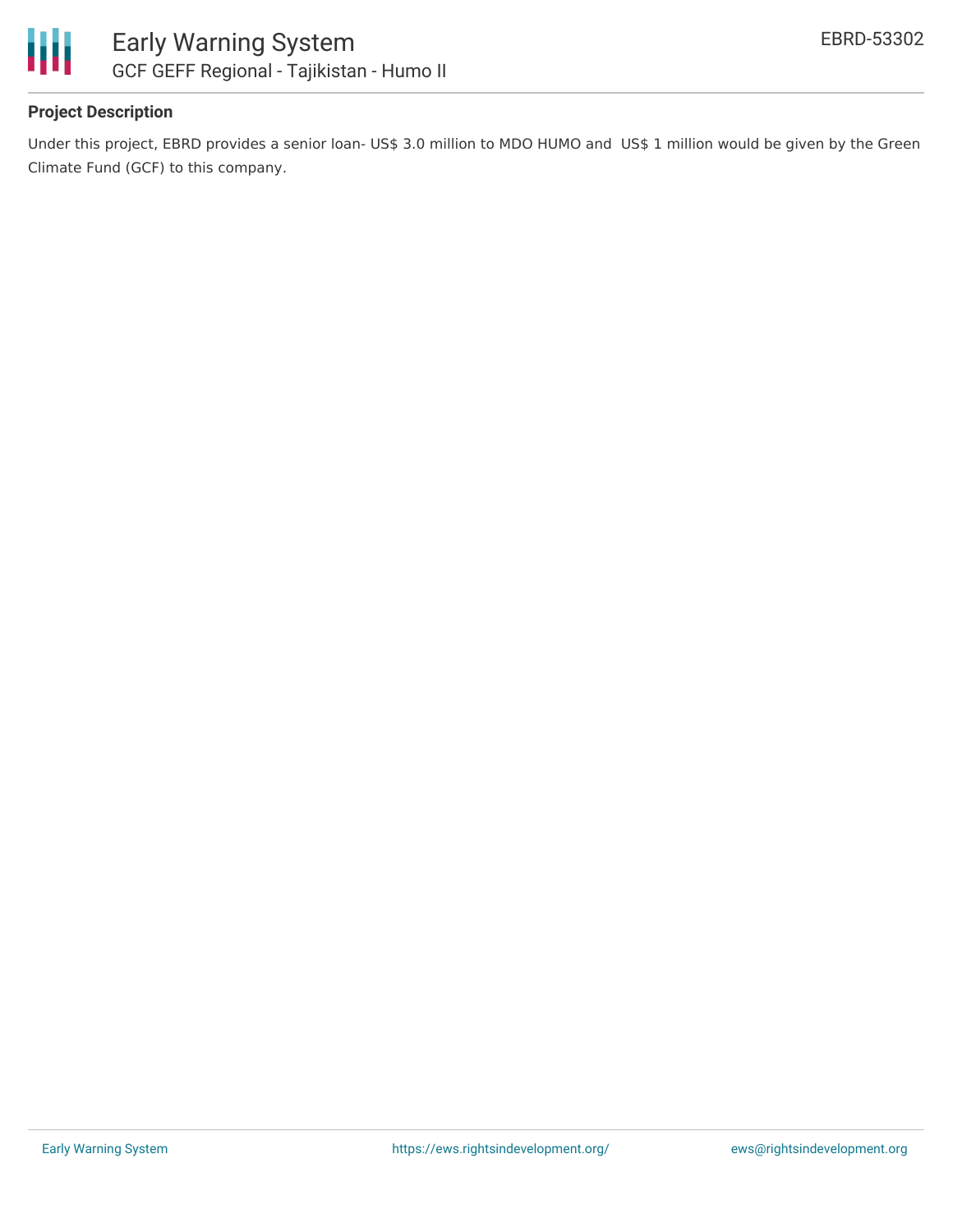## **Investment Description**

European Bank for Reconstruction and Development (EBRD)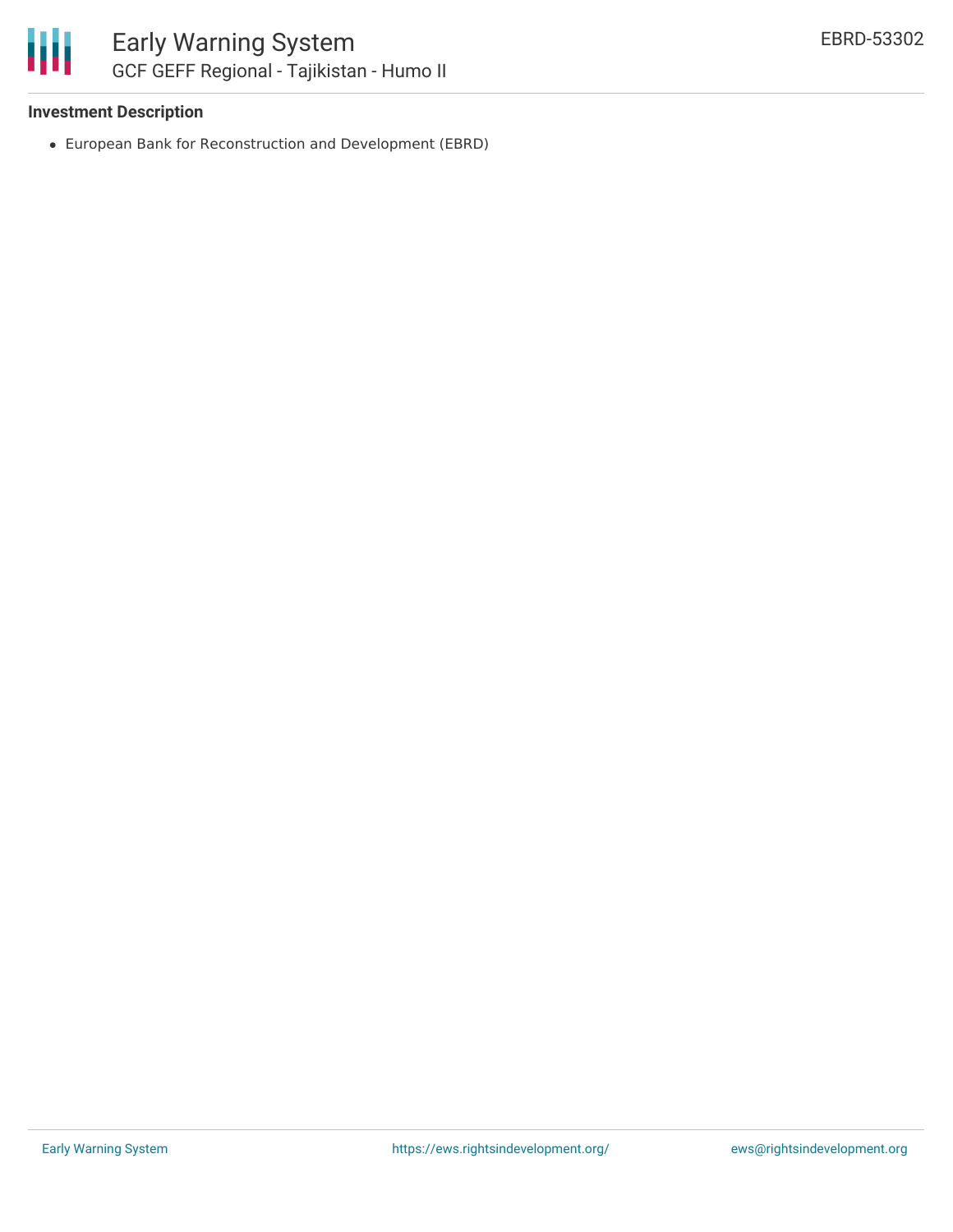## **Private Actors Description**

## **HUMO MICROCREDIT DEPOSIT ORGANISATION CJSC**

HUMO is the 2nd largest microfinanace institution in Tajikistan by assets and loan portfolio. The company serves the lower segment of micro and small enterprises (MSE) niche predominantly in retail and agribusiness sectors.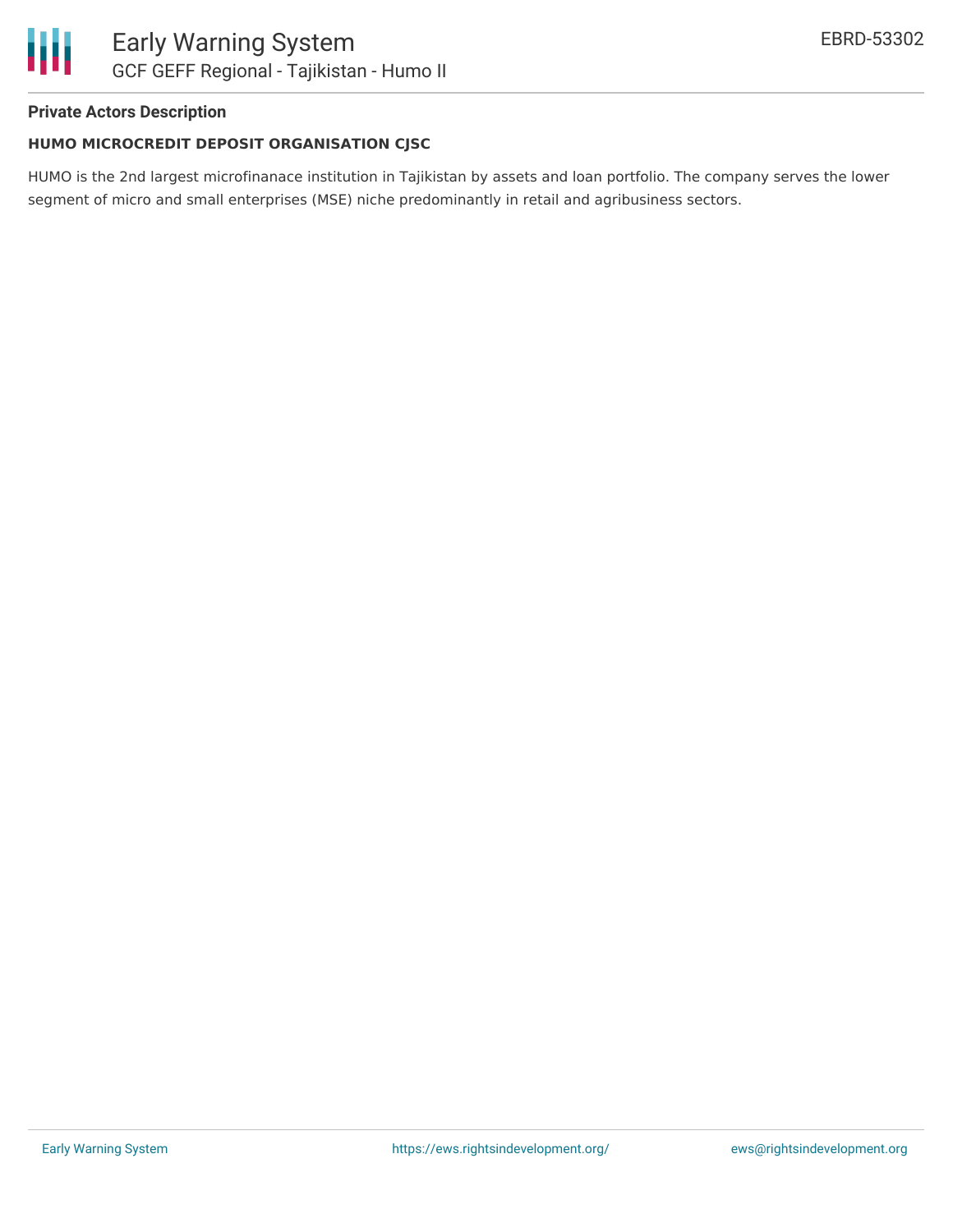

## Early Warning System GCF GEFF Regional - Tajikistan - Humo II

| <b>Private Actor 1</b>   | <b>Private Actor</b><br>Role | <b>Private Actor</b><br>1 Sector | <b>Relation</b> | <b>Private Actor 2</b> | <b>Private Actor</b><br>2 Role | <b>Private Actor</b><br>2 Sector |  |
|--------------------------|------------------------------|----------------------------------|-----------------|------------------------|--------------------------------|----------------------------------|--|
| $\overline{\phantom{0}}$ | $\overline{\phantom{0}}$     |                                  | -               | MDO HUMO TJ            | Client                         | Finance                          |  |